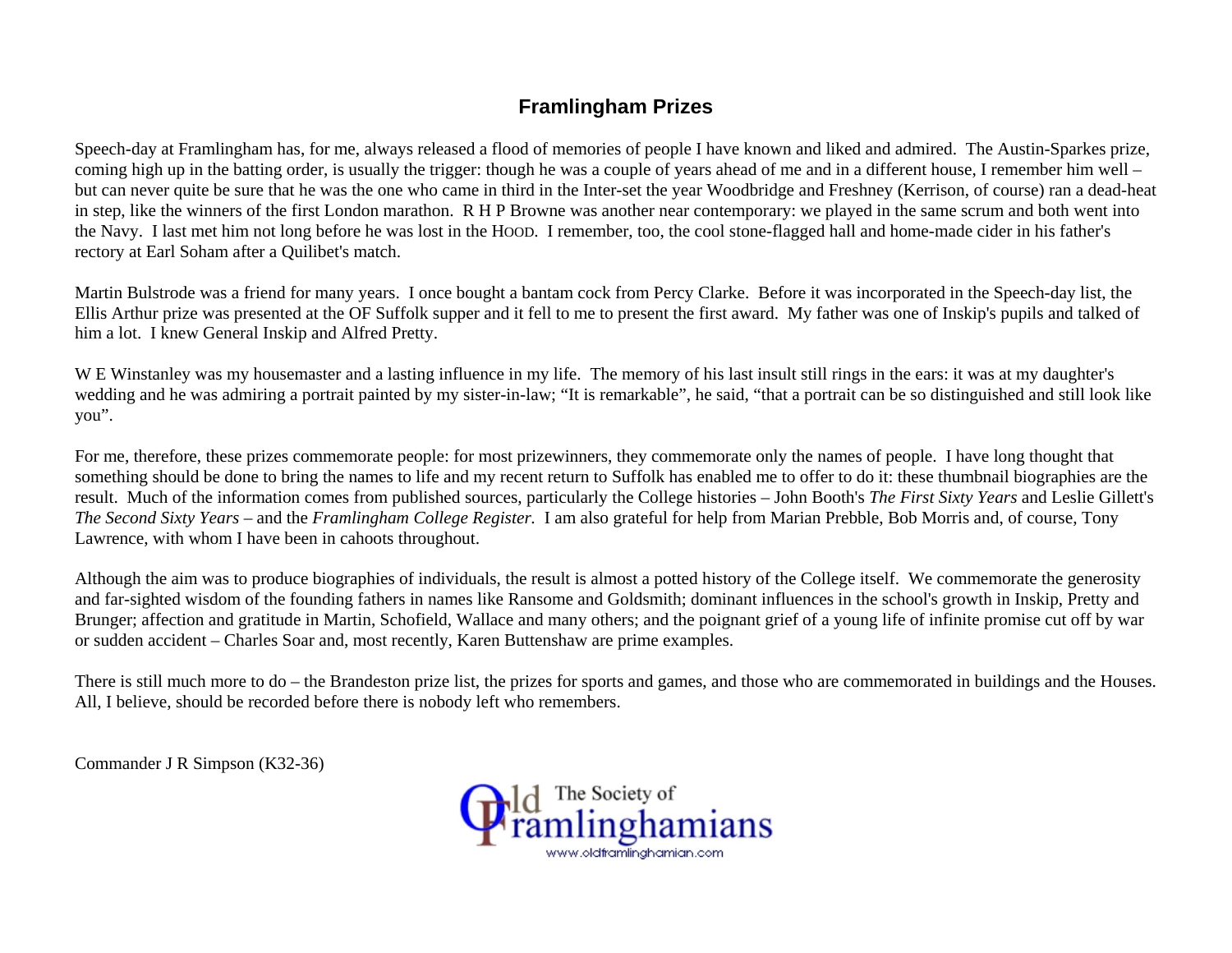# **FRAMLINGHAM COLLEGE PRIZE LIST**

*Prize History*  **The Allen Ransome Memorial Exhibition** *Leaving scholarship*

**The Austin-Sparkes Prize** *Awarded for overall sporting achievements*

# **The Britten Pears School Prize**

*Awarded for a major contribution to the music of the College* 

**The Browne Prize for Design & Technology**  *Two prizes - senior & junior*

**The Brunger Memorial Prize for History** 

*Four prizes - two each, Upper & Lower 6th*

Founded by public subscription in memory of James Allen Ransome, 1806-1875, one of the Founders and original Governors of the School.

Philip Ralph Austin-Sparkes, OF (1930-33 - Garrett), a fine all-round athlete, was killed in a flying accident in the RAF in February 1938, aged 21. He bequeathed a quarter of his estate to the SOF.

Founded by the Britten-Pears Foundation in 1980 with an annual grant of £40, since increased to £100.

Founded by the Ven. Archdeacon T R Browne former Rector of Earl Soham, in memory of his only son, Robert Harold Percy Browne, (1931-35, Rendlesham) who joined the Navy on leaving the College and was lost in HMS HOOD during the pursuit of the BISMARCK.

William Thomas Brunger came to the School as an Assistant Master in 1883. In January 1885, he took on, in addition, the duties of School Secretary, the equivalent of the modern Bursar, assuming them full time in 1891 and continuing until his retirement at the end of 1929. Throughout, he played a full part in the life of the school – on the cricket-field, on the platform at concerts and on the stage at amateur theatricals (sometimes with his wife) – as well as taking an active part in local affairs in the town. His two sons, a grandson and two greatgrandsons are Old Framlinghamians: his elder son Captain Robert Brunger DSO, was killed in action in 1918, a month before the armistice.

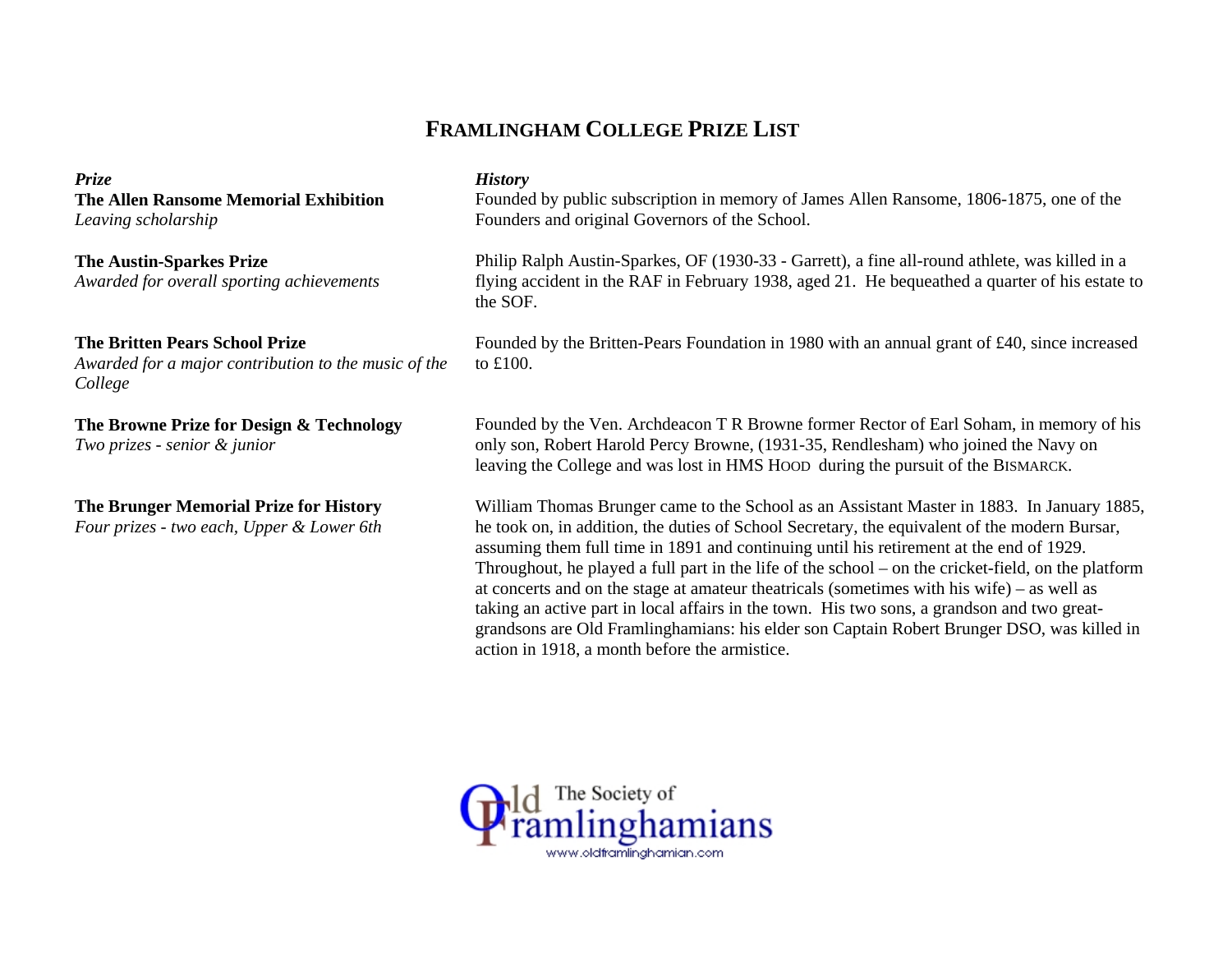**The Canon Martin Bulstrode Memorial Prize** *Three prizes*

### **The Karen Buttenshaw Memorial Prize**

*For a College leaver with an outstanding school record in terms of personal achievement and contribution to the College community over five years*

#### **The Cantrell Prize**

*Awarded for all-round achievement – Upper 6th* 

#### **The Colonel E P Clarke Prize for Reading**

*Two prizes - senior & junior*

### **The Ellis Arthur Memorial Prize**

*Awarded forprogress in rugby football*

**The Eustace Dicks Prize** *Awarded for first team games – Upper 6th*

**The Rev. C French Prize for Chapel Reading**  *Upper 6th* 

In memory of Martin Bulstrode, Rector of Framlingham from March 1948 for 28 years and a Governor of the College. He served as a Chaplain in the Navy during the war. Known as 'The Bull', reflecting his large frame, ebullient personality and booming voice as much as his name. The floodlighting of the tower of St Michael's Church was installed in his memory: the SOF contributed to the fund.

Founded by the Old Framlinghamians in memory of Karen Buttenshaw, OF (1986-93), Head Girl, who died tragically in a freak accident in a Territorial Army exercise on Salisbury Plain in 1994. 'She had total integrity and a fearless concern for the welfare of others.'

Colonel Percy Clarke DSO TD DL JP, OF (1890-96) was a member of a family prominent in many fields in the Framlingham area. He won the DSO in the 4th Battalion of the Suffolk Regiment in 1917 and was twice mentioned in despatches. His record in a wide range of public service was equally distinguished. He was a Governor of the College – Chairman in 1964 & '65 – and President of the SOF in 1935 &'36. He died in a road accident in December 1967, at the age of 86.

Founded in 1975 by the Old Framlinghamians in memory of Bryan Ellis (1949-55) and Brian Arthur (1952-58, Kerrison), two former stalwarts of College rugby, who were killed in the Paris air disaster of 1974, when an aircraft bringing spectators back from a Five-nations Championship match crashed shortly after take-off.

Dr Eustace James Carey Dicks MBE MD BS was school medical officer from 1911 until 1925 when he left Framlingham after the death of his small son in a motor accident.

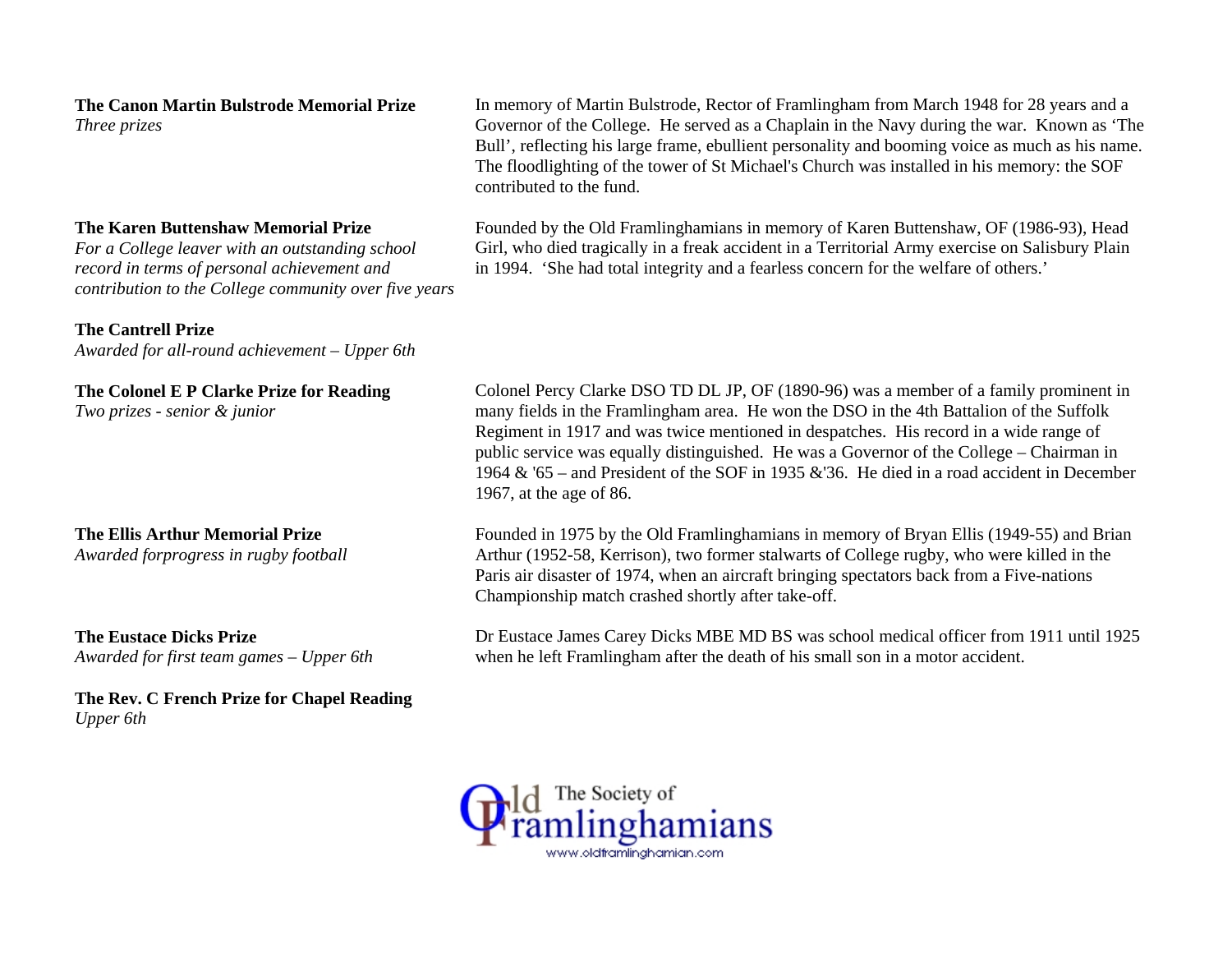|                                                                                                                    | died in 1885.                                                                                                                                                                                                                                                                                                                                                                                                                                                                                                                                                                                                                          |
|--------------------------------------------------------------------------------------------------------------------|----------------------------------------------------------------------------------------------------------------------------------------------------------------------------------------------------------------------------------------------------------------------------------------------------------------------------------------------------------------------------------------------------------------------------------------------------------------------------------------------------------------------------------------------------------------------------------------------------------------------------------------|
| The Howard Smith Prize for Art<br>Two prizes - senior & junior                                                     | Founded by Arthur Howard Smith, OF (1916-17, Stradbroke), President, a Trustee and Hon.<br>Treasurer of the SOF, and a Governor of the College. His firm, Norman Adlard Ltd, printed<br>The Framlinghamian for many years.                                                                                                                                                                                                                                                                                                                                                                                                             |
| <b>The Inskip Memorial Exhibition</b><br>Leaving scholarship                                                       | The Revd. Oliver Digby Inskip MA LLD – 'Skip' – was appointed Headmaster in 1887 in the<br>twenty-second year of the College's life. He was the longest serving and, many would say, the<br>greatest Head. He had already served as assistant-master under two previous Headmasters<br>from 1874 to 1881 leaving to take a degree at Trinity College, Dublin, followed by three<br>successful years as Headmaster of Spalding Grammar School. During the 26 years until his<br>retirement in 1913, he inspired great love and loyalty in all who knew him and laid the firm<br>foundations on which the school we know has been built. |
| The Lewis Prize for Music                                                                                          |                                                                                                                                                                                                                                                                                                                                                                                                                                                                                                                                                                                                                                        |
| The James & Gertrude Martin Prize for<br>Geography<br>Three prizes - $1$ Upper 6th & $2$ Lower 6th                 | James Mason Martin, OF (1888-94), solicitor, antiquarian, early member of the SOF and<br>Governor of the College, was one of its generous benefactors. He presented the Chapel doors<br>and, on his death in 1960, provided in his will for six prizes (two of them at Brandeston) the<br>James & Gertrude Martin Prizes.                                                                                                                                                                                                                                                                                                              |
| The James Mason Martin Memorial Prize for<br><b>Local History</b><br>For a project by a member of the lower school | James Mason Martin, OF (1888-94), was a solicitor, antiquarian, early member of the SOF, a<br>Governor of the College and one of its generous benefactors. His grandson, Anthony James<br>Martin, OF (1947-55), Trustee of the Framlingham Local History and Preservation Society,                                                                                                                                                                                                                                                                                                                                                     |

**The Goldsmith Exhibition** 

**The Mawby Memorial Prize** 

*Two prizes awarded - for service to the School*

*Two awarded for GCSE results: Suffolk pupils only.*

## Founded by the Old Framlinghamians in 1916 in memory of Lieutenant Edwin George Mawby, OF (1889-97), Welsh Guards, killed in action near Loos in September 1915. Captain of the School and an all-round athlete, he was Hon. Secretary and then President of the SOF and edited the first edition of the Framlingham College Register in 1907.

established this prize for local history in 1974 in his grandfather's memory.

Founded by the will of William Goldsmith, a wine & spirit merchant, of Nos. 31 & 32,

Parliament Street, London, and one of the Founders and original Governors of the School. He

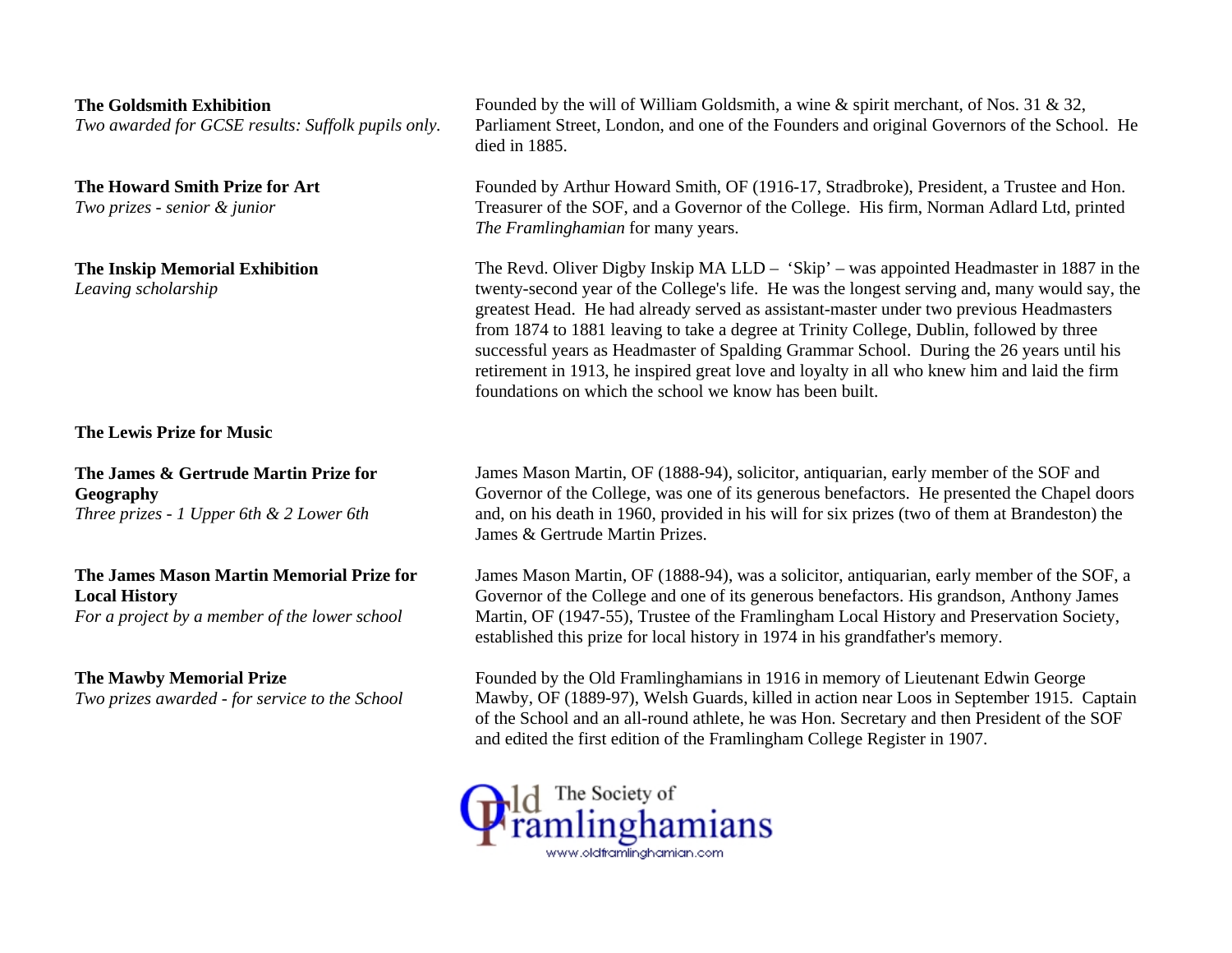### **The Maynard Smith Prize for Photography**

*For a 6th form pupil* 

## **The Moreau Leaving Scholarships**

Awarded to two students each year and paid for each of the three years they are at university

# **The Packard Prize for Physics The Packard Prize for Chemistry The Packard Prize for Biology**

*Two of each awarded - Upper & Lower 6th* 

### **The Alfred Pretty Memorial Prize for French The Alfred Pretty Memorial Prize for German**

*One of each awarded - Upper 6th* **The Alfred Pretty Memorial Prize for English**  *Two awarded - Upper & Lower 6th*

**The Richmond Prize for Mathematics** 

*Two awarded - Upper & Lower 6th*

The income comes from the bequest left to the SOF in the will of Emile E Moreau CBE, OF (1871-72), one of the greatest benefactors of the College and the SOF, commemorated in 'Moreau' House

Given by Edward Packard DL JP, a Governor of the School from 1873 to his death in 1899.

Alfred Pretty, OF (1870-77) devoted his long life to Framlingham College. He came to the School aged 10 and, shortly after leaving, returned aged 18 as an assistant-master for two years. After seven years at Wellingborough Grammar School, he returned to Framlingham and, in 1891, was appointed Second Master and Head of Modern Languages, remaining until 1903, later becoming a Governor. He was a prime founder of the Society of Old Framlinghamians in 1900, Hon. Secretary 1900-04 and 1936-45, and President in 1926 & 1927. For many years he edited the *Overseas Bag* for the OF section of *The Framlinghamian* and, for as long as he was physically able, he wrote daily in his own hand to OF's living abroad. He died in November 1950, aged 90.

**The Reade Memorial Prize for French** Jack Reade, OF (1920-23, Kerrison), Head Prefect, won most of the main academic prizes in classics, modern languages, maths and science; captain of hockey. A promising career in the Civil Service was interrupted by war service in the RAF: he was killed on active service in June 1943 flying night fighters.

> William Stephenson Richmond, OF (1868-71), surgeon; Fellow of the Royal Geographical Society; President of the SOF in 1913. Died 1919 aged 62: bequeathed £250 to the school to found the Richmond prizes for maths & swimming.